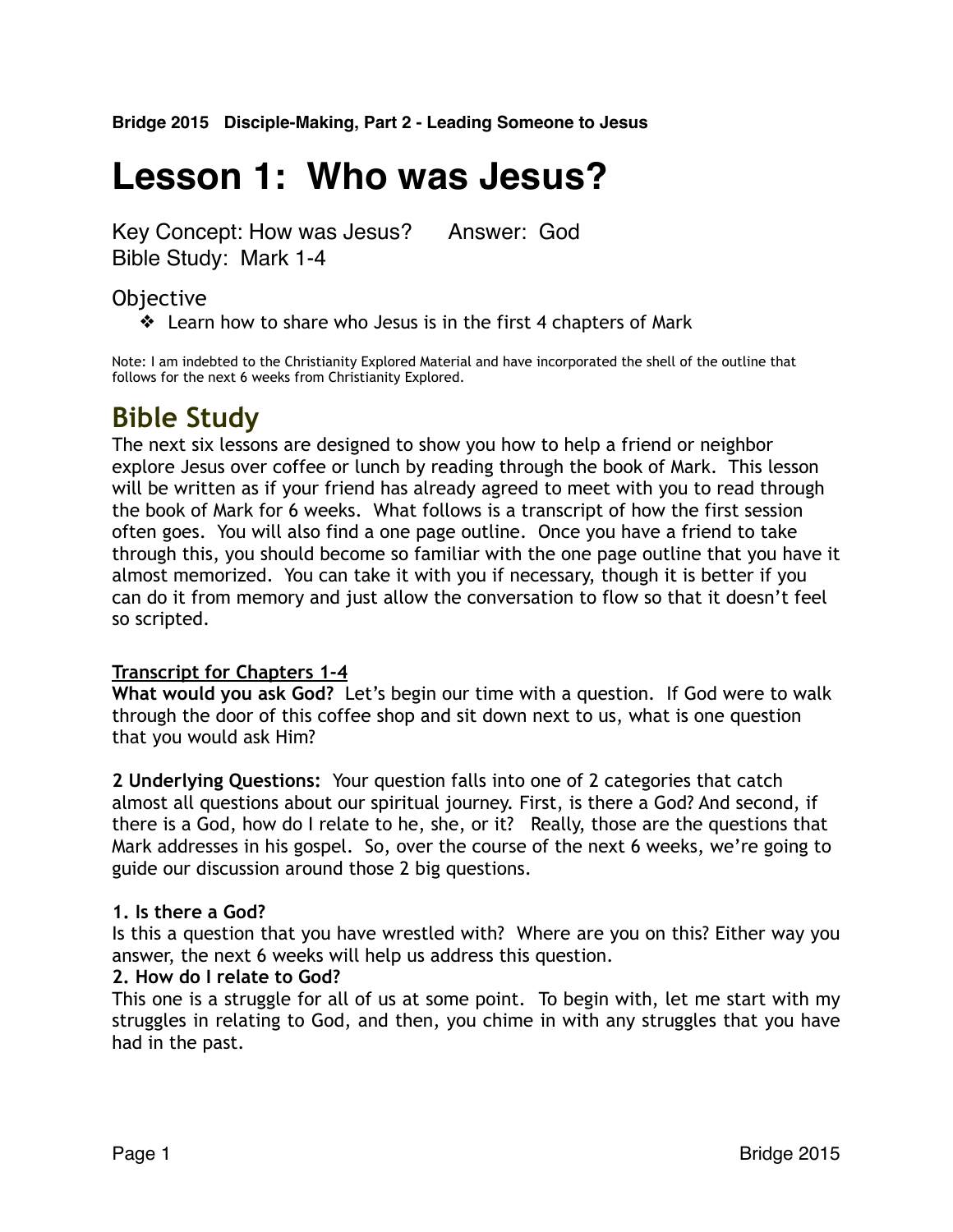\*\*\*Coaching point: Think of struggles that you have had in relating to God and share those. You need not use the struggles I list below, but I provide these in order to give you a few examples just in case you need them.

#### **Common Struggles**

**Boring Church:** Growing up, church was exceedingly boring. So here is what I did to make it interesting. I rolled up little spit balls and sent them down the balcony to see if anyone else noticed or if they were falling asleep. Or there was hangman. Or just endless time staring at the ceiling. If church was supposed to teach me to relate to God in some way, then the lesson I deduced was that God was pretty boring.

**Hypocritical Church:** And even worse than a boring church for most people is a hypocritical church. You have all these so-called Christians who are leaders and pastors and they get caught up in sex scandals with little boys in their church. And you just think—I want nothing to do with it. In fact, Gandhi put it really well when he said, "I would be a Christian if I ever met a real one." Or a friend of mine put it this way, "The biggest thing keeping me from becoming a Christian is Christians." Sex scandals with priests, judgmental Christians, and we could go on and on—so many people I talk to end their journey with the church or God because of the hypocrisy they see.

**Irrelevant & Culturally Regressive Book:** Here is another problem that so many people have. The Bible. After all, it was written 2,000 years ago and 2,000 miles away. What relevance could it possibly have for us? And isn't this book demeaning to women and culturally regressive?

**Faith & Science are Contradictory:** To become a Christian means that I am going to have to stop using my brain, stop believing in science, and just believe everything on "Faith." Life is going to be one blind leap of faith after the next because I certainly can't believe in science anymore.

**Guilt Induced Religion:** Let me give you one more problem that people have with Christianity. But this is a huge one. Getting involved with religion is like ordering a double McGuilt Value Meal, Biggie size. People view the church and Christianity as just one big set of rules that heaps guilt on for not following the rules. It ends up being empty ritual, served with a double order of guilt. No thanks!

**The Big Change:** But, I am a Christian, and I have grown to love Jesus, so something changed for me. What changed it all for me was Mark 1:1. Mark 1:1 says, "The beginning of the gospel." The word "gospel" means "good news." Good news of Jesus Christ. Mark 1, verse 1 doesn't say the beginning of the gospel about **keeping rules, about ending science**, about hypocritical followers of Jesus. No, this whole thing hinges on the person of Jesus.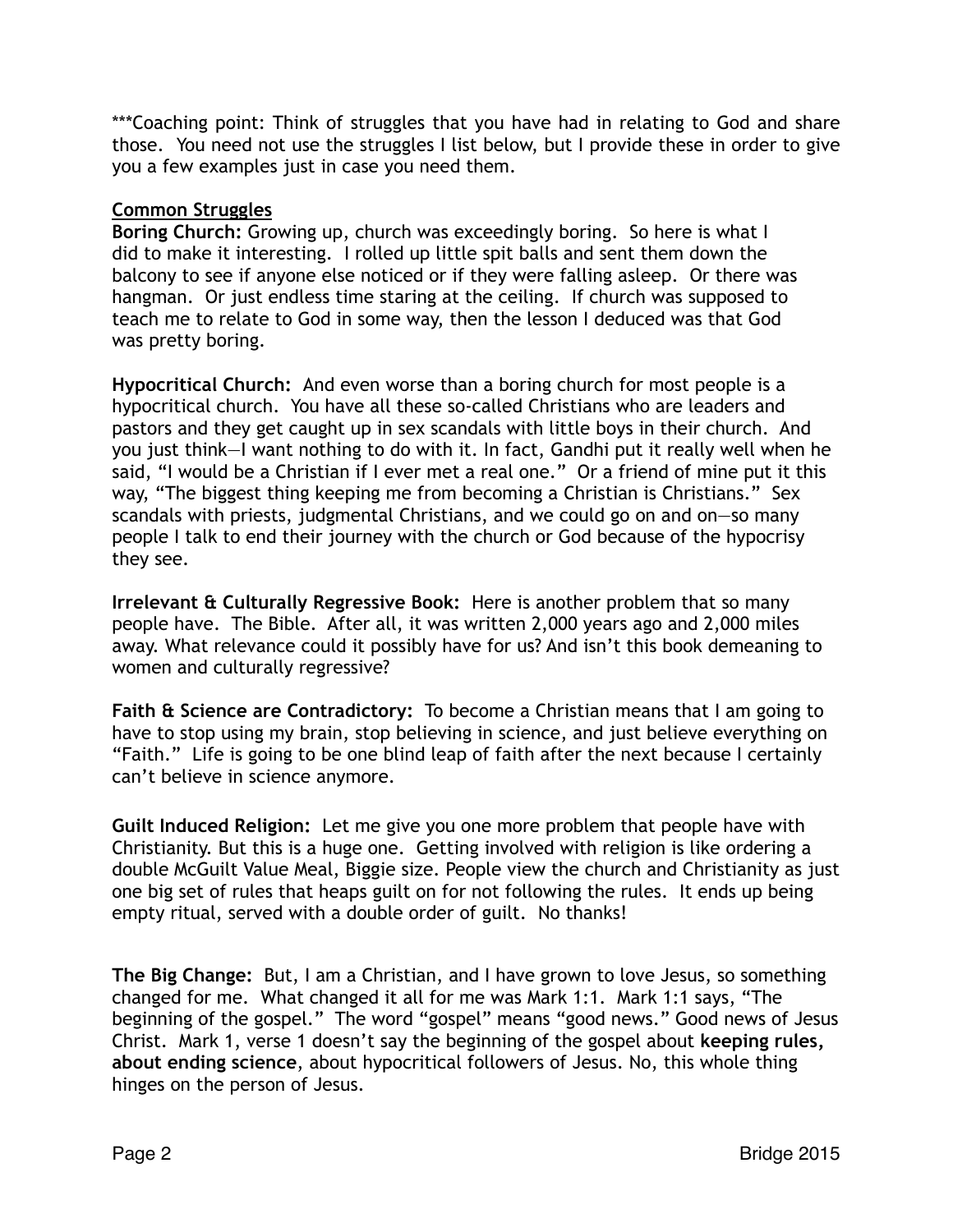It's also not the beginning of the gospel about "throwing your **brain out of the window."** You don't have to suspend your mental faculties to believe in Jesus, because he is a real person who lived and walked and talked in human history. He is someone who can be investigated.

One of the great things about Jesus Christ is that when we look at him, the **guessing games about God stop**. Because the Bible says that God has shown us what He is like by sending his Son, Jesus Christ. Colossians **chapter 1, verse 15** says that Jesus is "*the visible image of the invisible God."*

#### **\*\*\*Coaching Point: Pick any really famous person that you like.**

I am a big fan of U2. One thing that would I would really enjoy is to spend some time with Bono. I think he is exceedingly interesting and I'd really enjoy getting to know him. Imagine me trying to get to know him personally.

- $\blacksquare$  I could write him a letter;
- **E** I could call his fan office:
- **EXT** I could go to a concert and stand outside afterwards with a big sign asking him to have dinner with me.

But, none of this would do much, because there are millions of people like me trying to spend time with Bono. My only chance of getting to know him would be if he came out to meet me.

Well, Mk. 1:1 says God has done just this by sending His Son, Jesus Christ. He came down to meet His fans and his life is recorded here in Mark (and the other 3 gospels).

One quick word on verse 1 because it sets up how you will read the entire book. The word "Christ" isn't Jesus' surname; He wouldn't come under "C" in the Nazareth phone book. Christ means "God's Anointed King." Now that was an outrageous thing for Mark to write. Mark had every incentive not to say this. Writing this could, and did, get him killed because it was a direct threat to Roman authority. The Romans believed that Caesar was ruling on behalf of the gods. So to say that He was God's Anointed King would be a direct challenge to Caesar. But, right at the start, **Mark says that there is a higher authority than the emperor**. According to tradition, Mark ended up being dragged to death in front of the pagan idol, Serapis, for what he wrote and believed.

Now, a really wise man named Blaise Pascal put it this way, "I tend to believe those who get their throats cut." What he meant is that we believe people who have every reason to change their story and stick with it. Powerful. And what Mark does over the first few chapters of his book is stack up layer after layer of evidence that he saw, as an eyewitness, to justify his claim that wound up killing him - that is, that Jesus is the Christ, the Son of God. That is what we'll consider, the evidence put forth about Jesus by Mark.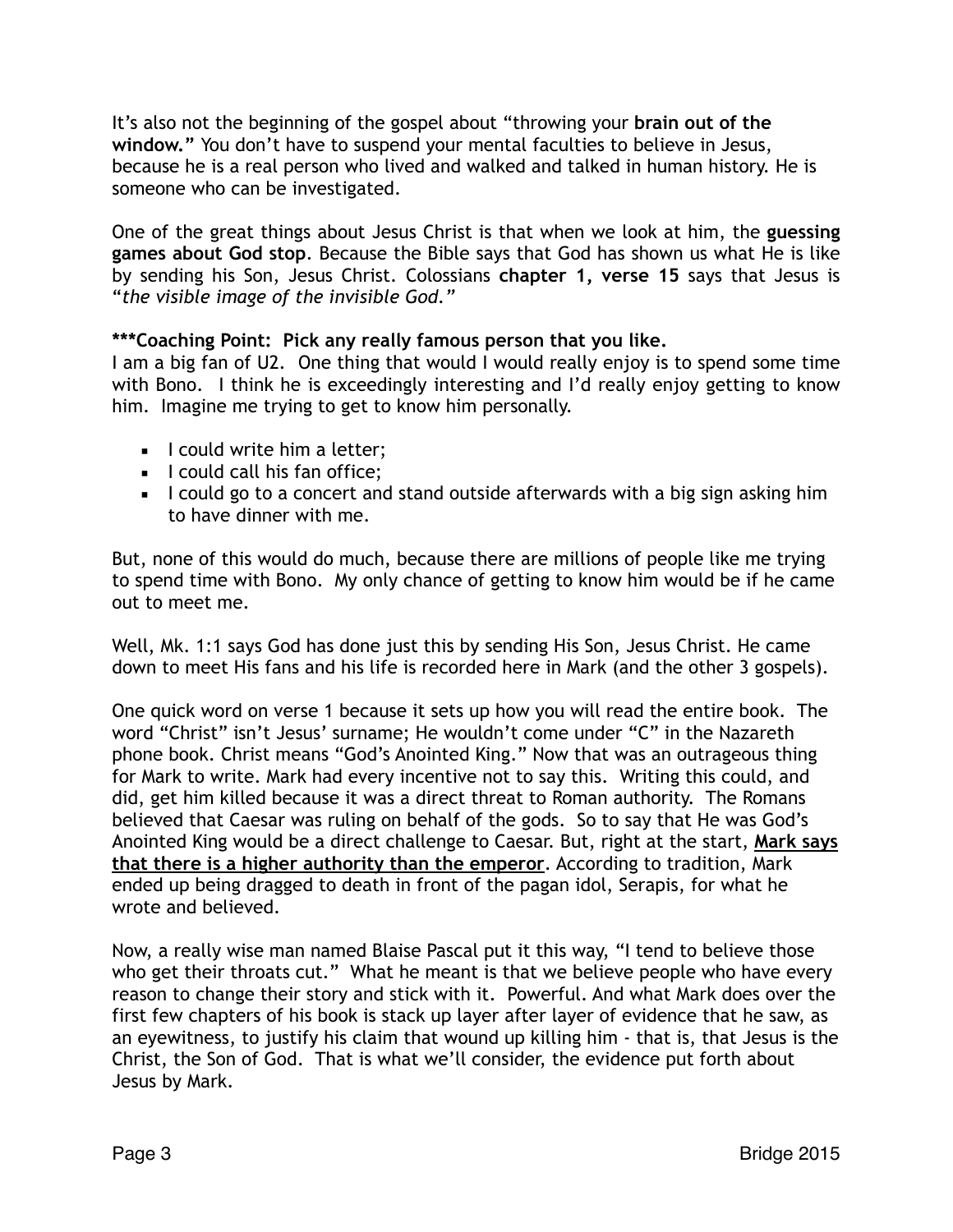And, it does come forth in evidentiary fashion. Mark writes his gospel much like an attorney would write. It is as if he is presenting the evidence that he saw as an eyewitness that convinced him that Jesus was God. So, let's process these first 4 chapters by considering the evidence Mark puts forth that convinced him that Jesus was God.

\*\*\*Coaching point for disciple-makers: Move Through Exhibits A-C fairly quickly. If you forget one, don't worry about it. Make sure, however, that you cover Exhibit D. Exhibit D is critical.

#### **Exhibit A: The POWER AND AUTHORITY OF JESUS' TEACHING**

The first exhibit that Mark gives to show that Jesus is God is that He has the authority and power in the way He teaches. In our culture, what gives authority to teach? Degrees, expertise, experience with subject matter are the norm. Every once in a while a boy genius comes along that changes the whole game. The Einsteins, the Mozarts - they don't need training, they just have it. In fact, they usually teach their teachers who have all the credentials and training. One of my favorite films about this is Good Will Hunting - here you have a southy (from south Boston), a rough kid with no schooling who roamed the streets and beat up people. And at nights he would clean the floors of MIT - one of the most prestigious math institutions in the country. The professor put a problem on the chalkboard in the hall that took the faculty 2 years of work to solve. Matt Damon, playing the part of Will Hunting, solved it in a few seconds.

Here you have a noted professional, who won the Fields award, which is the equivalent of the Nobel Peace Prize for Math (only it is given every 4 years), and he realizes his abilities, in comparison to this boy genius, are like comparing the abilities of a 4 year old playing chopsticks to Mozart.

This is what happened with Jesus. Turn with me to Luke 2:46-47 and we'll read something from another gospel that Mark didn't record. Jesus was 12 and He went to the temple to talk to the religious teachers and experts. No 12 year old did this. And look at verses 46-47. People realized there was something different here in the way He taught as a boy that continued on when He grew up.

The same is true in our text in Mark 1: 21-22. What set Jesus apart from the other teachers of the law was **the way He taught** and **His lack of formal rabbinic training**. He was a carpenter, yet He amazed the rabbis and teachers of the law. The teachers of the law did not come up with their own material. There was nothing original in their teaching. They never taught without quoting other sources. They hid behind the great rabbis of the past and claimed no authority of their own. But Jesus did not teach like that. He didn't hide behind anybody else's authority; He claimed authority of His own. He said, "I tell you on my authority; you can take it from me." So we see in Verse 22 **that the people were amazed at his teaching**.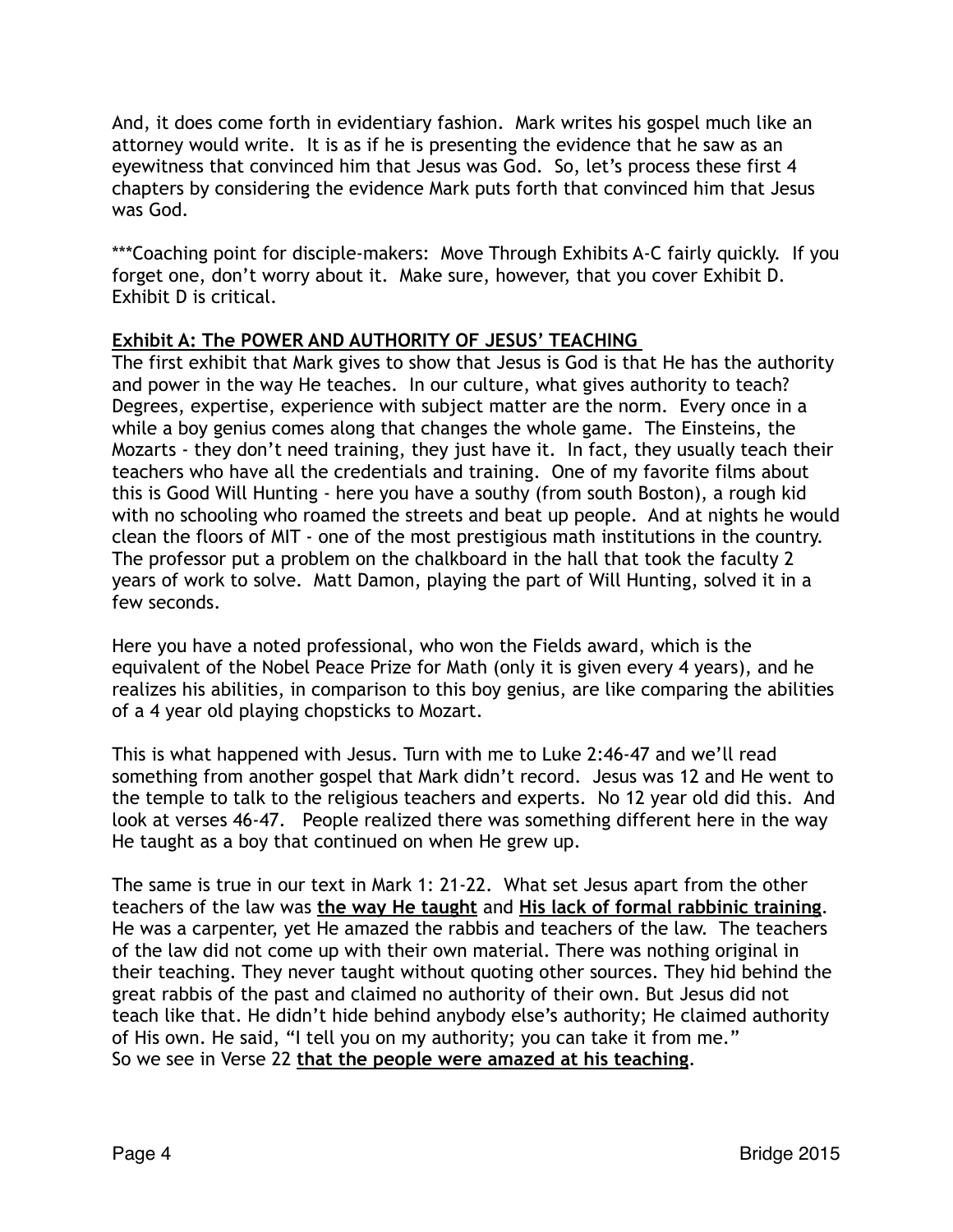#### **Exhibit B: JESUS HAS POWER AND AUTHORITY OVER SICKNESS (& DEATH)**

And then, Mark begins to lay out the things that Jesus has authority over in the chapters you read. Please look at Mark 1: 29-31. Here Jesus demonstrates absolute authority over sickness. Just a touch of His hand and the fever is cured. And this is not an isolated incident. Three verses later, in verse 34, we read that Jesus cured whole crowds of sick people. A few days later His touch cured a man with leprosy, the ancient equivalent of AIDS in terms of its severity and the stigma attached to it.

Then, in chapter 2, His word healed a paralytic: bones, muscles and tendons knitted together before people's very eyes without a hint of surgery. By verse 12 of chapter 2 everyone is amazed, saying, "We have never seen anything like this!" There are, in fact, thirty healings recorded in the Gospels, all showing us that Jesus has power and authority over sickness, even over death as we'll see a bit later. And, you may be interested to know that non-Christian sources of the day also speak of Jesus' healings. Josephus, the Samaritan historian, notes this in his work.

#### **Exhibit C: JESUS HAS POWER AND AUTHORITY OVER NATURE**

The third exhibit Mark presents showing that Jesus is God is in Mark 4, verses 35–41. *Read 4:35-41.* Jesus and His followers are in a boat on the Lake of Galilee and, in verse 37, "a furious squall" blows up. As the waves break over the boat so that it's nearly swamped, Peter and the other seasoned fishermen, who have spent their lives on the Sea of Galilee, say to one another, "We're done for."

In their terror, they wake Jesus, who was in the stern sleeping on a cushion. Note the eyewitness detail – He was sleeping on a cushion! And they say: "Teacher, don't You care if we drown?" What does Jesus do? Grab the helm and steer them out of the whirlwind? No. He gets up and says: "Quiet! Be still!" Immediately, we read in verse 39, the wind dies down and all is completely calm.

Try this yourself. You don't even need to go to the ocean. Try this in the bathtub or in the sink. Get the water all choppy and then say, "Quiet! Be still!" See how you do.

#### **Exhibit D: JESUS HAS POWER AND AUTHORITY TO FORGIVE SINS**

Turn back to Mark 2: 1-12. Once again, Jesus is healing people right and left, but notice He says to the man whose legs are paralyzed in verse 5, "Son, your sins are forgiven." If I was the paralytic on the mat, I probably would have said something like, "Thanks Jesus, but that isn't really why I came. My problem is the leg."

But notice how the religious people, the teachers of the law, respond in verse 6: "*Now some teachers of the law were sitting there thinking to themselves, "Why does this fellow talk like that? He's blaspheming! Who can forgive sins but God alone?"* The teachers of the law were so offended by this because they knew that no one could forgive sins but God alone. Sure, other people have performed miracles and healings, but no one forgives sin. That is God's business.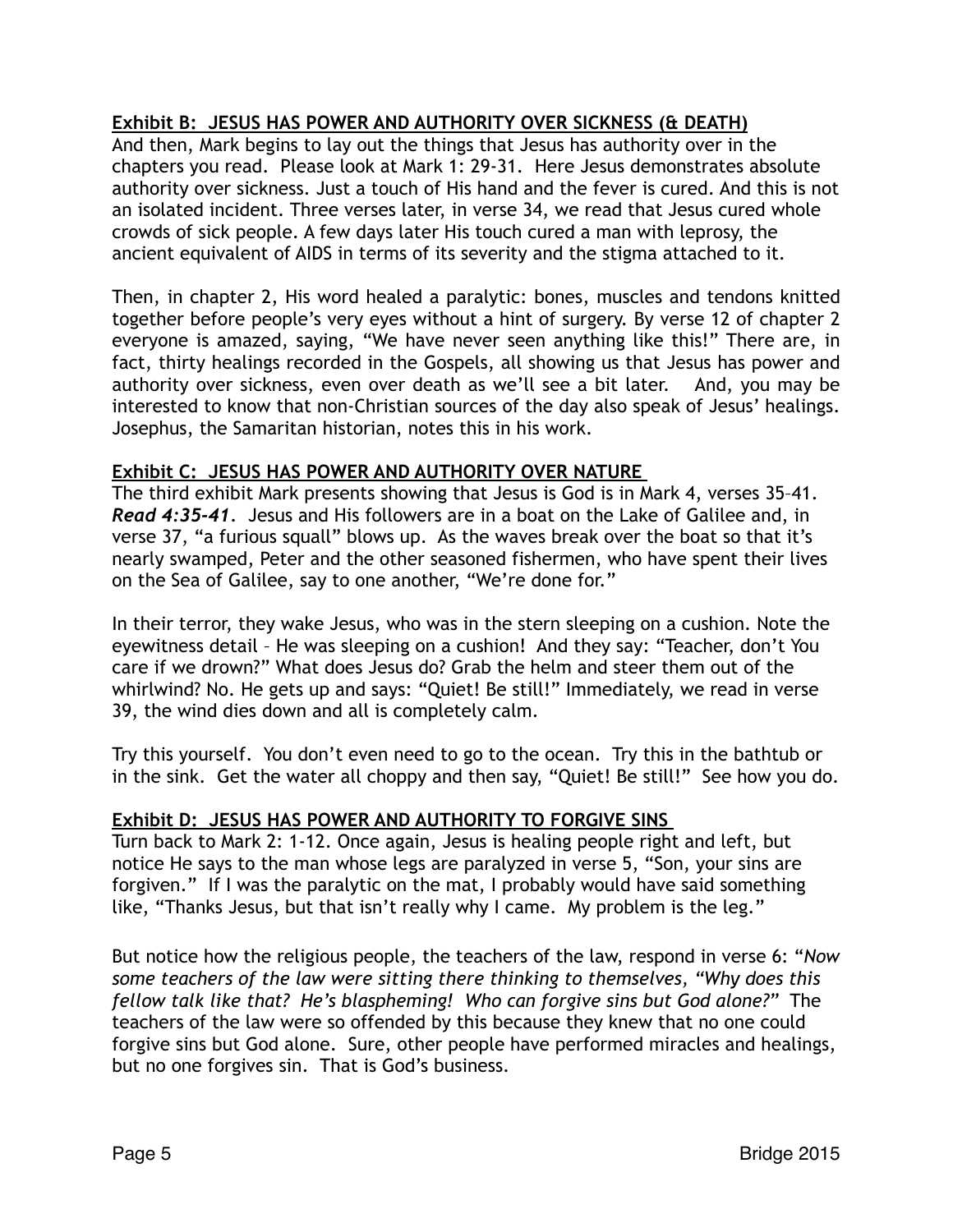This brings us to an important topic in Mark: sin. Sin is a word that has become incredibly charged in our culture. Most people I talk to who are skeptical about Christianity have some major hang-ups with this term. It is a term that you're going to see quite a lot in the Bible, so we need to take a few minutes and talk about what it means. Here is how I would define it, "sin is building your life around something other than God." God says in Exodus 20, in the 10 commandments, that we should not put any other gods before Him. Yet, all of us do so by building our lives around things other than Him. These gods aren't made of wood and stone, but they can be good things like careers, relationships, power, influence, acceptance, etc. - things that we build our lives around other than God. Or here is another way to define sin: it is taking a good thing and making it a bad thing by making it our ultimate thing. Only God is ultimate - not work, not your spouse, not anyone or anything.

Let me illustrate from the classic film *Chariots of Fire* how this happens (time stamp 1:37:26-1:38-43). In the film, you have the story of 2 runners. Harold Abrams is a Jewish boy who is trying to make it in high society in Britain. To win the gold medal in the 1924 Olympics will mean that he has made it, that he has arrived into the top tier of British society, that he'll be somebody. So he runs for fame and fortune. In many ways, we can all sympathize with his plight, because as a Jewish boy in Britain in the 1920s, he suffered extreme prejudice. There was a glass ceiling that would only let him rise so high, unless he could win the gold medal.

On the other hand, you have Eric Liddell, a Scottish missionary who runs because God made him fast and when he runs he feels God's pleasure. He doesn't run for fame. In fact, his life isn't about his fame, but about God's fame.

In the film, just before Abrams is about to race, he is in the dressing room with his trainer and says. "And now in one hour's time, I will be out there again. I will raise my eyes and look down that corridor; 4 feet wide, with 10 lonely seconds to justify my existence. But will I?"

Abrams says that has **10 lonely seconds to justify his existence**. He gets his sense of self, of who he is, from winning. Abrams has made a **good thing (winning a gold medal) a bad thing by making it his ultimate thing**. Or to say it another way, "He has built his life around winning a gold medal, not God."

**Eric Liddell, on the other hand**, is just the opposite. He is every bit as talented and competitive; he loves to run and is passionate about it. However, **winning isn't the ultimate** for Him, God is. So, in this movie when the event that he has trained for his whole life **- the 100 meters -** is scheduled for a Sunday, he pulls out because he won't run on Sunday. Do you see how loosely he holds this event? The 100 meter dash has **gripping control** on one runner **-** Harold Abrams **-** and it has absolutely no control over the other **-** Eric Liddell **-** because one has made God his ultimate and the other has not.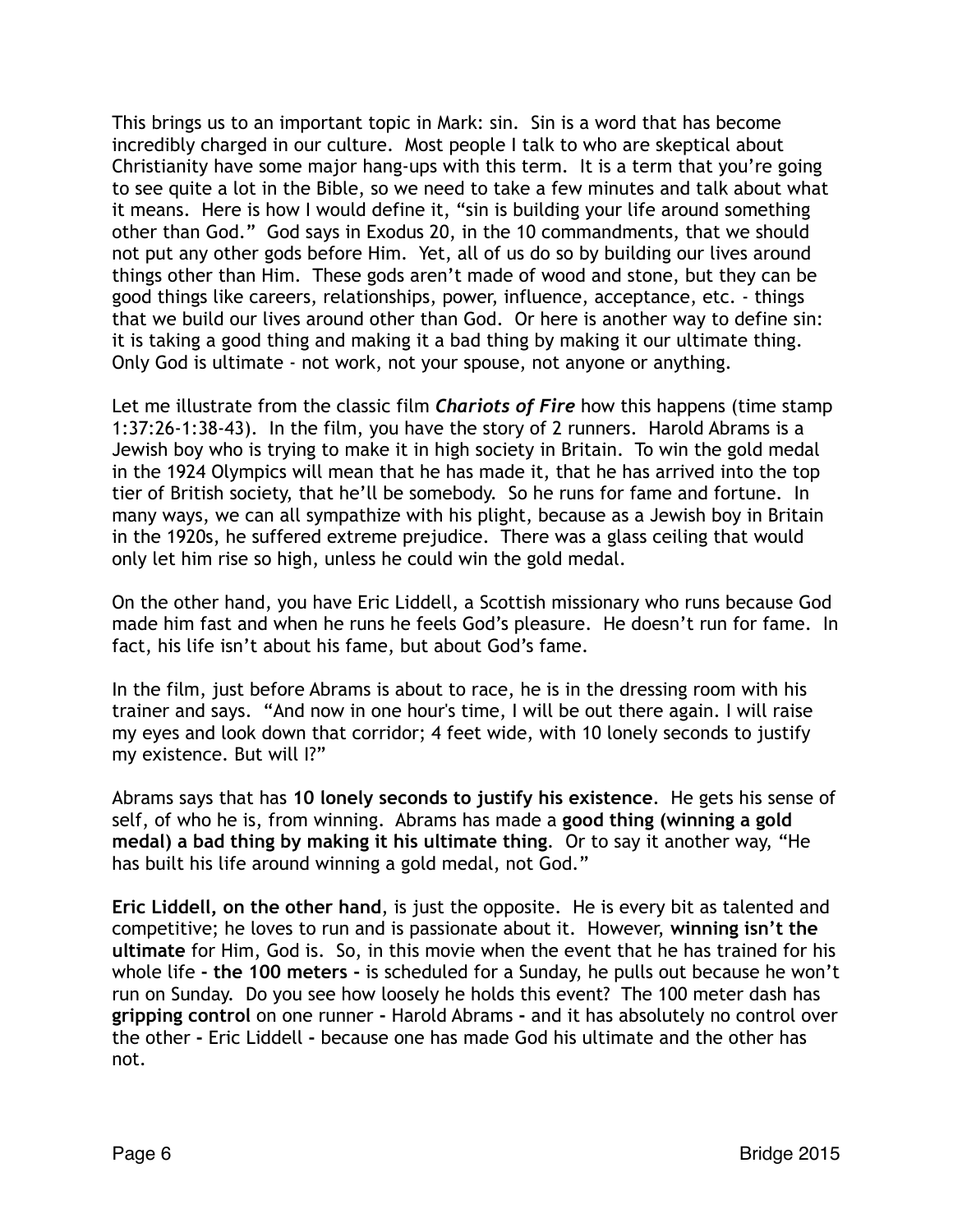\*\*\*Coaching Point: Ask your friend to think of ways that he/she has built his/her life around things other than God? Share ways that you have done so.

K**ids:** Let me give you another example, one maybe more subtle **-** kids. Oh, I love my kids so much, and they are a wonderful thing. But if I make kids, even as wonderful as they are, the center of my life, then I am in sin. And, it will have devastating consequences. And the consequences can be severe on everyone. Think about how this affects the husband and wife. Slowly, over time, they grow apart. The parents stop dating one another because, well, everything revolves around Susie's soccer games and violin lessons. And it sounds so good and noble **-** it is with the aim that our kids will have a better life. We're sacrificing for them. But after years of not just sacrificing for them, but making them the center of your life, you realize that you no longer know each other anymore. The only way you relate to one another is through your kids. And then they leave and go to college, and this is why you see so many parents who hold it in the road until the kids go to college and finally they say, "Enough is enough. I don't even know you anymore and the whole reason we existed is gone."

So, my friends, when the Bible talks about sin, it means this: building your life around something other than God. And the staggering claim that Jesus makes to the paralytic in our text is this, "I have the authority to forgive you of your sin." Now, we don't know what he had built his life around. But, the central claim for us to recognize that Jesus is making is this, "I am not like you. I haven't built my life on anything else but God. Indeed, I am God, because, as the religious leaders have told you, only God has the ability to forgive sins."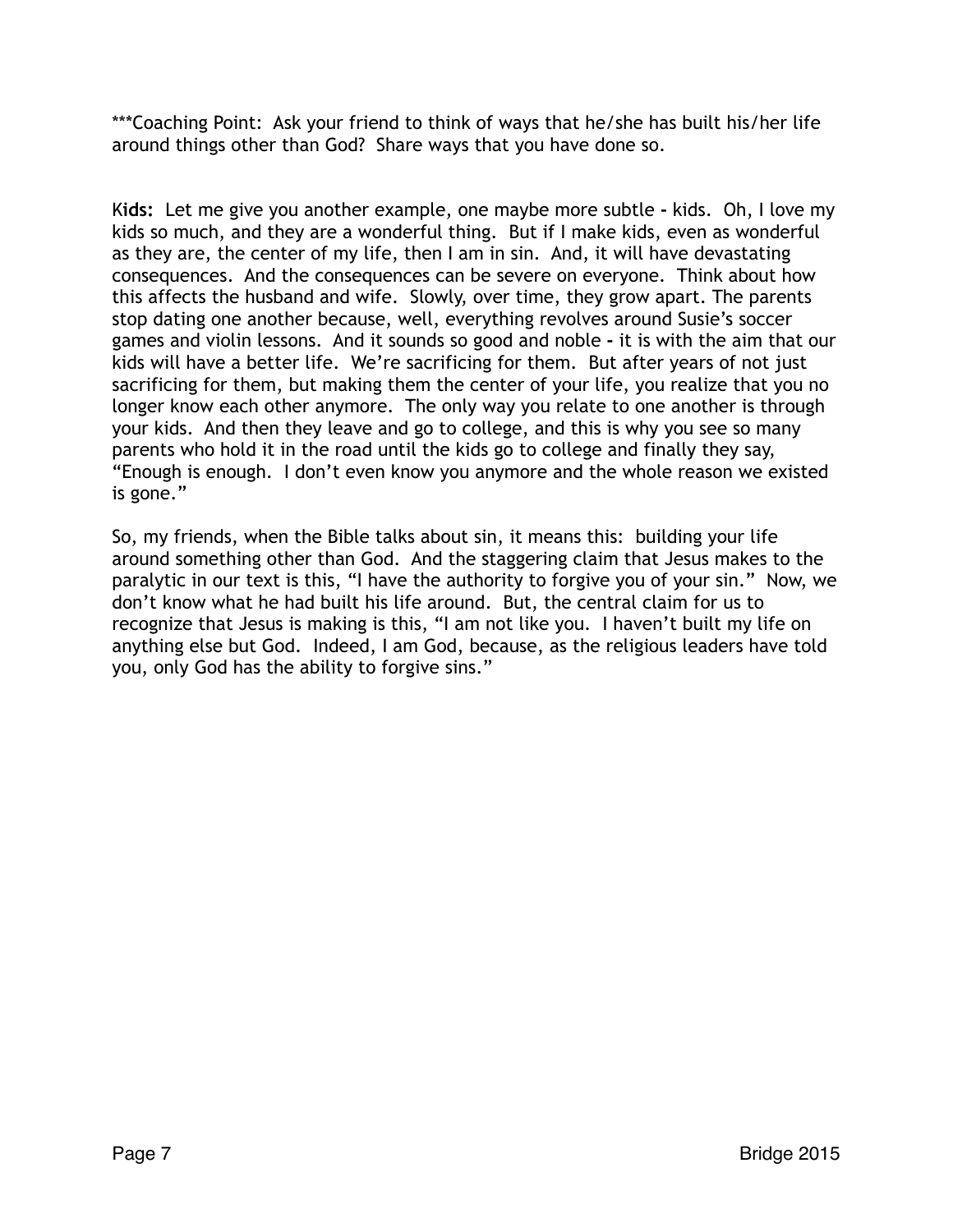Discussion Questions:

1. List and describe the problems that you have had in your journey of relating to God.

2. Read Col. 1:15 & Mark 1:1. Describe one really famous person that you would like to spend time with and discuss how spending time with them relates to Col. 1:15 & Mark 1:1.

3. What disincentive did Mark have for writing his gospel?

4. Read Mark 2:1-12. Exhibit D that Mark presents for the divinity of Christ is that He has the power and authority to forgive sins. Based on the lesson, define sin.

5. Describe one way that you have built your life around something other than God.

6. Read Mark 1:21-22. The first exhibit that Mark gives for the divinity of Christ is the way He taught. Discuss what qualifies someone to teach and then what was unique about the teaching of Jesus.

7. Exhibit B that Mark presents for the divinity of Christ is the power and authority that He has over sickness and death. List the examples of healing in chapters 1 & 2.

8. Read Mark 4: 35-41. Exhibit C that Mark presents for the divinity of Christ is that He has power and authority over nature. Describe what is most significant to you from this story.